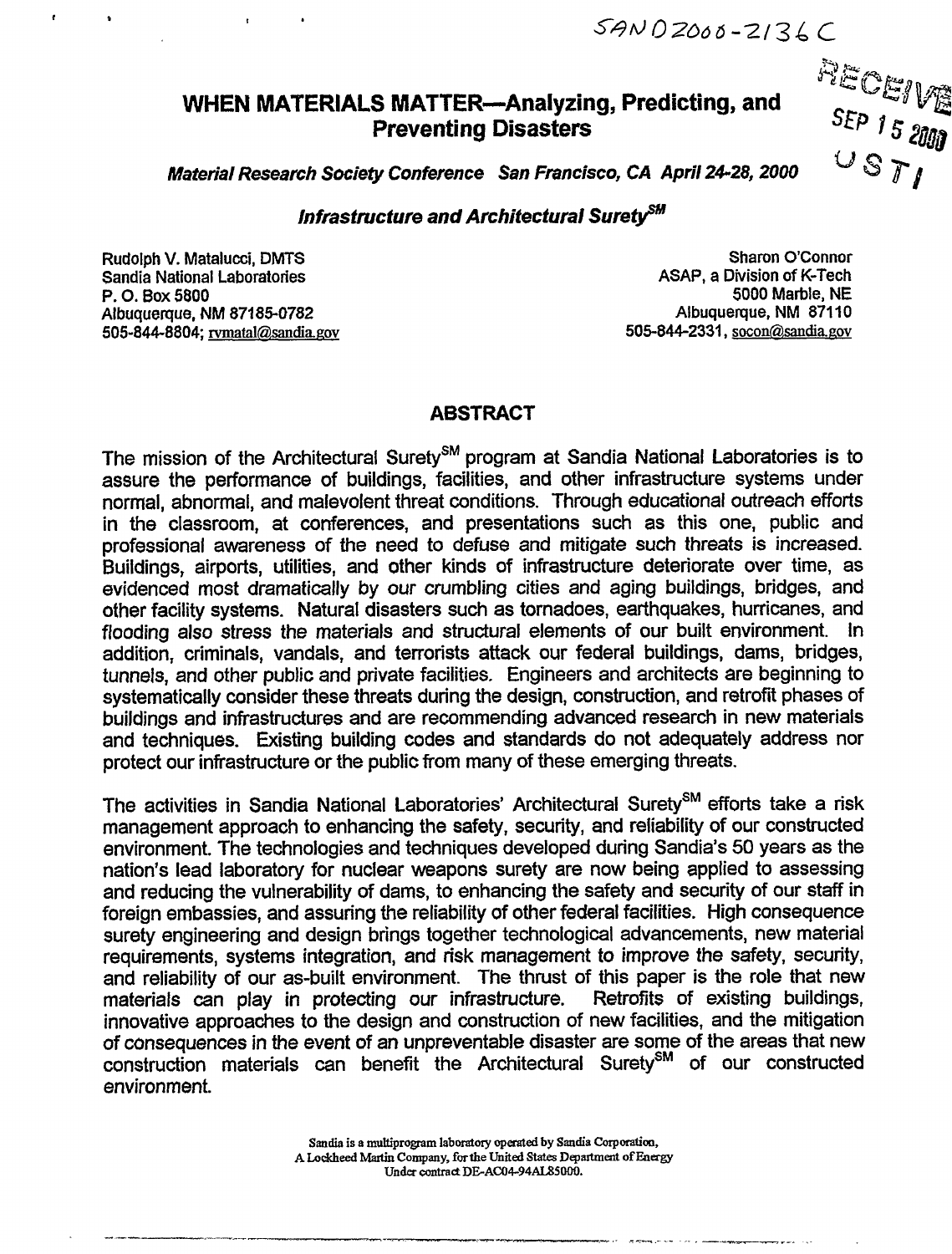#### DISCLAIMER

**This** report was prepared as an account of work sponsored **by an agency of** the United States Government. **Neither the** United States Government **nor any agency thereof, nor any of their employees, make any warranty, express or implied, or assumes any legal liability or responsibility for the accuracy, completeness, or usefulness of any information, apparatus, product, or process disclosed, or represents that its use would not infringe privately owned rights. Reference herein to any specific commercial product, process, or service by trade name, trademark, manufacturer, or otherwise does not necessarily constitute or imply its endorsement, recommendation, or favoring by the United States Government or any agency thereof. The views and opinions of authors expressed herein do not necessarily state or** reflect those of the United States Government or any agency thereof.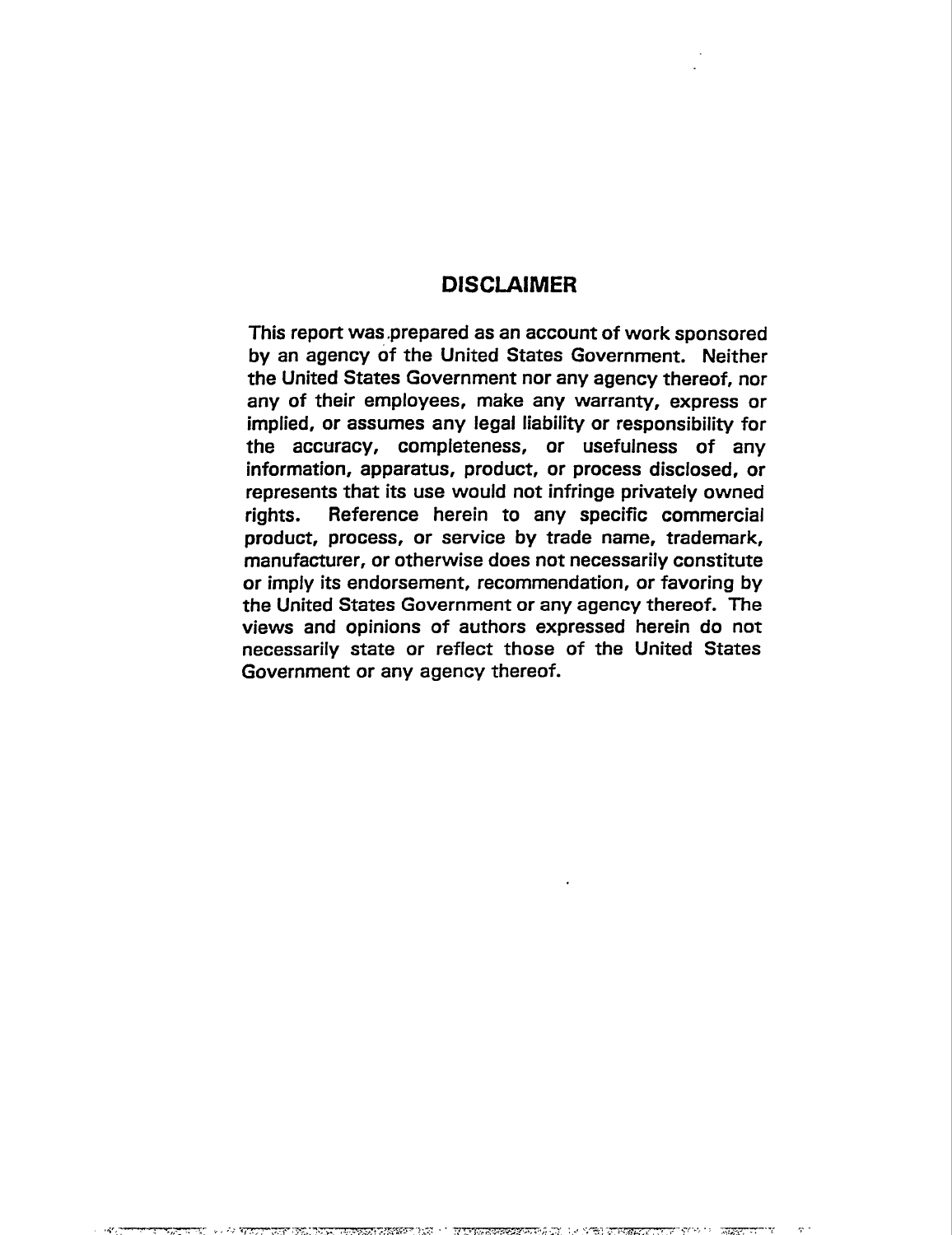## **DISCLAIMER**

Portions of this document may be illegible in electronic image products. Images are produced from the best available original document.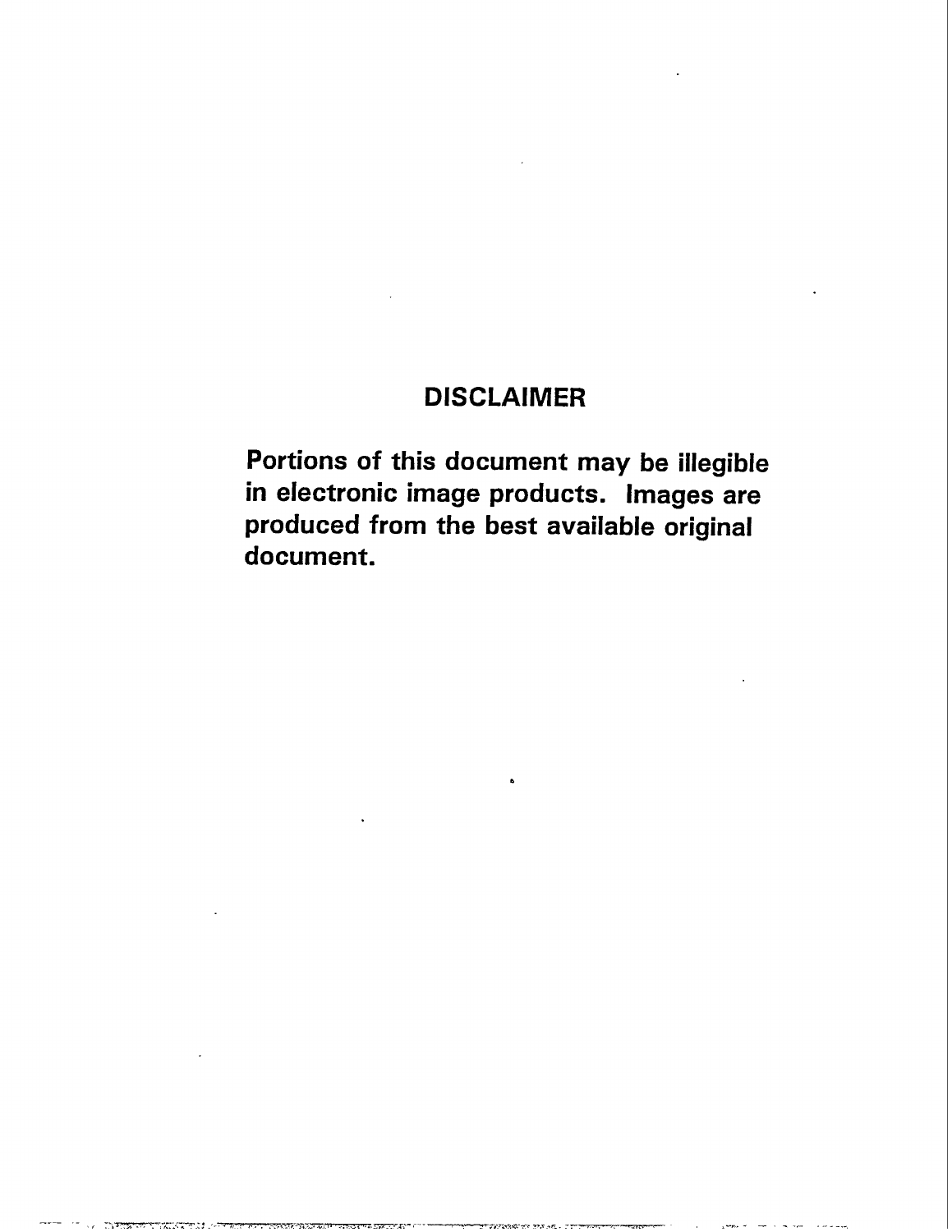# Infrastructure and **Architectural Surety<sup>sM</sup>**

## **Overview**

Infrastructure and Architectural Surety<sup>sM</sup> is a risk-management process applied to enhance the performance of buildings and infrastructures. This short paper is intended to provide a brief introduction to Architectural Surety<sup>SM</sup> by familiarizing the reader with the background, the underlying concepts and terminology, the risk assessment model (Figure 1), and a sampling of applications of the process. The Architectural Surety<sup>SM</sup> program uses Sandia's risk management methodologies and technical capabilities to examine the vulnerabilities of public buildings and other structures and identifies changes in architectural design, building codes, or construction standards or materials that would improve their performance in natural disasters, terrorist attacks, or other potentially damaging environments. In this overview of Architectural Surety<sup>SM</sup>, particular attention is paid to the role of materials in this risk-based approach to the design of buildings and facilities.



### Infrastructure and Architectural Surety SM **Risk Assessment Model**

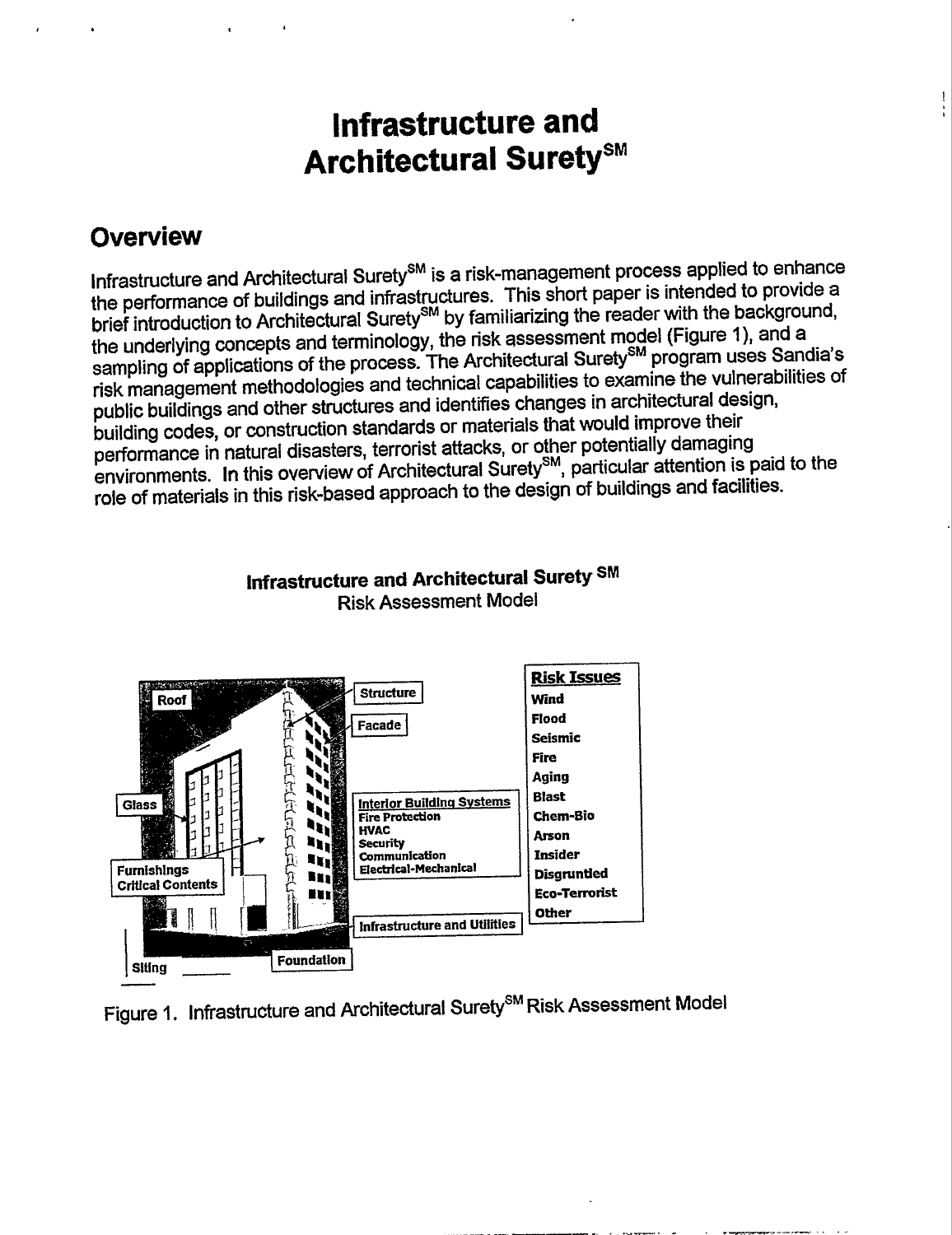## **Definition /Vision**

,

Sandia National Laboratories (Sandia) has been developing the science and engineering of system surety for nuclear weapons for several decades. Surety is a risk-based approach that provides the confidence a system will perform in acceptable ways in both expected and unexpected circumstances. In 1995 when Sandia began to apply the safety, security, and reliability principles of weapons surety to the nation's infrastructure, we service-marked the term Architectural Surety<sup>sM</sup>. This program, created to address multihazard mitigation, covers the full Research-Development-Application cycle, including an educational program. The objectives of the Architectural Surety<sup>SM</sup> program are to enhance the safety and security of the general public, ensure the reliability and quality of federal buildings and facilities in the national interests, and incorporate surety concepts in academic curricula for continued applications.

## **Emerging Threat Environments**

The threats to our infrastructure can be identified in three categories, which are tied directly to surety; normal (reliability), abnormal (safety), and malevolent (security). A normal threat is an event or condition that affects the reliability of the day-to-day operations, e.g., mean time between failures or inefficient repair and replacement (maintenance) schedules to offset the effects of aging. An abnormal threat is a natural disaster, e.g., hurricane-force winds or earthquakes resulting in the failure of structural steel frames. A malevolent threat is manmade, e.g., a terrorist act such as bombing a federal facility (Figures 2 and 3). The use of chemical and biological agents in terrorist attacks is another developing malevolent threat. New materials are one prong of the Architectural Surety<sup>SM</sup> approach to mitigating these emerging threats.



Figure 2. Terrorist Assaults at the Murrah Building and Khobar Towers

**Explosive Attacks on Embassy Buildings**

**. .. .**

**-- - ..,7-—. . . ....7 .,-...........,, ,,,.. .,,.., ,.+;,..;=-~,, . .,,>-,... .. . ;,?.-.7Y;--- \_—. \_,7. ------**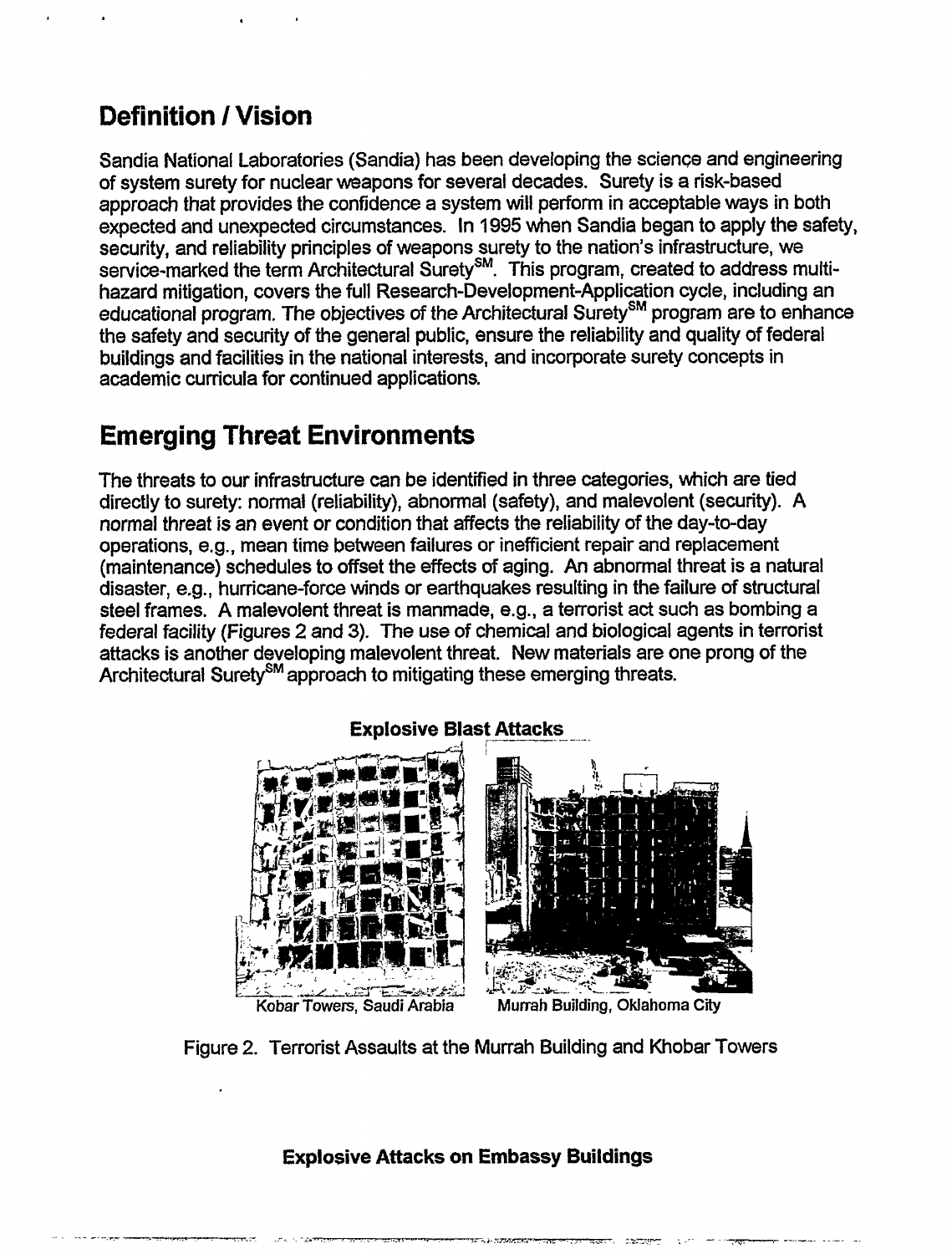

Figure 3. Terrorist Assaults on U.S. Embassies in Africa

### **Risk Management Process**

Sandia's experience in risk management is extensive, including assessing the risks attached to our nuclear weapons, nuclear power plants, nuclear waste repositories, and chemical/biological attacks on public facilities. Hundreds of Sandia's employees are dedicated to analyzing the risks associated with various high-consequence facilities and systems. Consequences include the loss of life, the loss of property, or negative mission impacts. The Architectural Surety<sup>sM</sup> program has adapted this risk management program to address the threats faced by our critical infrastructure. New and adapted materials can be an important part of the solutions to these problems.

A risk assessment methodology provides a process to estimate risk and identify system vulnerabilities that are exploitable by defined threats. If this vulnerability assessment indicates the risk level is unacceptable (too high), this methodology provides a framework to address preventive or corrective countermeasures to reduce risk. This methodology enables the quantification of the improvement that would result from specific potential upgrades. For example, it is possible to measure the reduced risk (lives saved, injuries prevented, property protected, or operations uninterrupted) that results from constructing a fagade using a blast-resistant rather than a conventional building material. The risk assessment methodology has been adapted to address the physical protection of hydroelectric dams. Work is currently in progress to apply the methodology to electrical power transmission systems. Sandia's risk assessment methodology could also be adapted to provide an integrated decision-support system and architecture to compare and select construction materials that are appropriate for protecting infrastructure systems.

- . . .---—. — - - ,, -..........—.-.. . . -m-.>.-.. ., -.,.,. ,. -,:- --- ,.. -7----- -------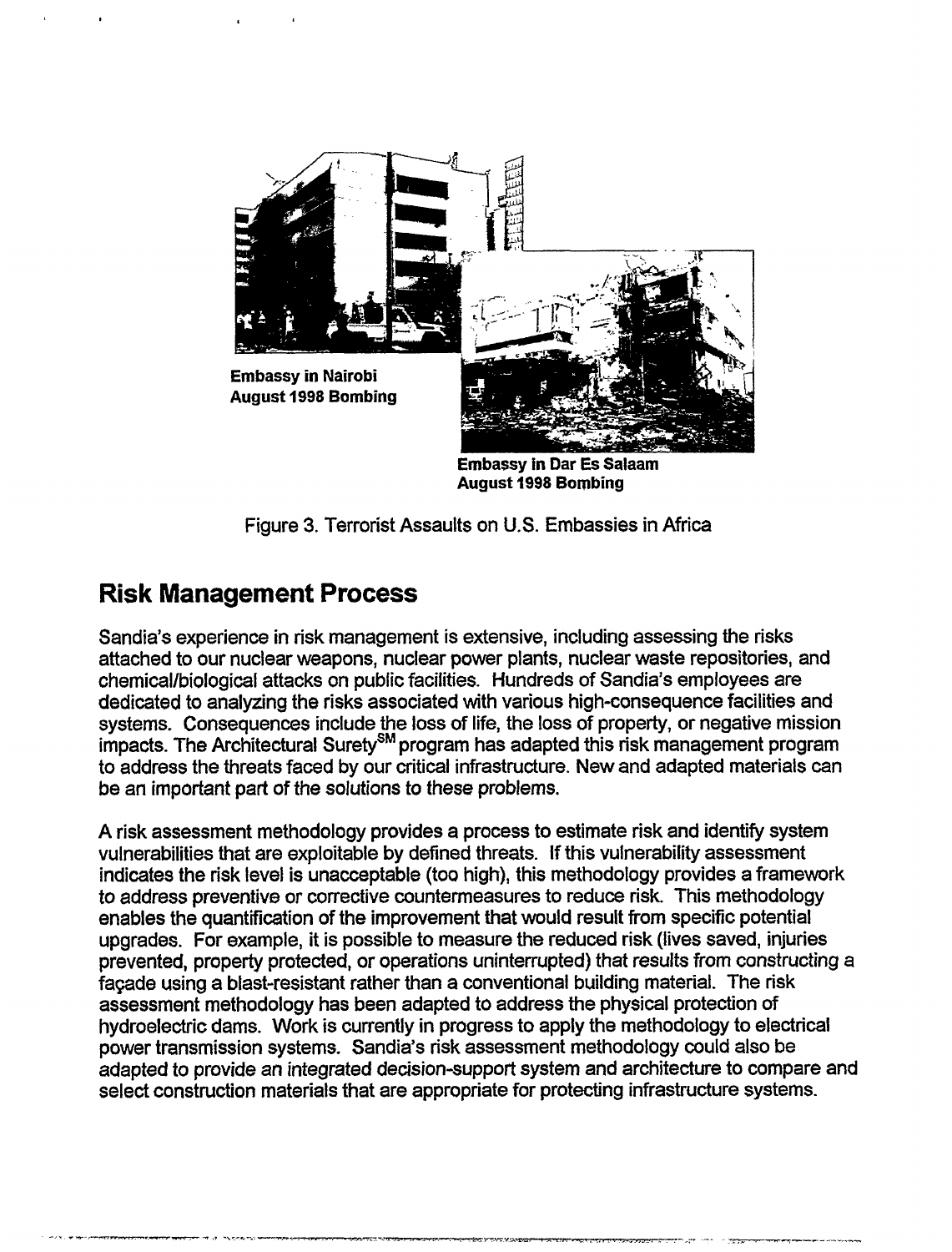As our ability to prevent or mitigate some of the emerging threats to our infrastructure and the constructed environment becomes clear, so, too, does our responsibility to protect the public, their property, and the continued functioning of our infrastructure. As technology enables us to understand and reliably predict the human and financial costs of disasters the question of culpability arises. Who is liable for the wildfire that raced through Los Alamos, NM, terrorist assaults like Oklahoma City or the embassy in Nairobi, **and** collapsing structures like the recent Philadelphia nightclub pier and the North Carolina walkway? Litigation issues can include breach of duty and professional liability. These considerations become another risk to be managed by improving the design, construction, and materials used for our infrastructure. We must ensure our as-built environment is safe, secure, and reliable.

## **Technology Applications**

Modeling and simulation technology is one of the backbones of Sandia's work. The entire weapons program has evolved away from testing and relies instead on this expertise. Recently, Sandia coupled a blast code with a structural dynamics code and, through the use of our supercomputing facilities, modeled three-dimensional, multi-story facilities in a blast environment (Figures 4 and 5). This capability, validated against field-testing (Figure 6) is unique in the world. This ability to model the response of buildings and facilities to explosive assaults enables us to understand how to prevent or mitigate the effects of terrorist events by comparing design options. New blast-resistant materials for facades and structural members can be a significant part of this effort. Hardening conventional materials using wraps or cladding is another promising avenue for new materials research and development.



**Test Structure (Sandia Computer Model Simulation: One Bay, Two Story Building)**

Figure 4. Computer Model of a One-Bay, Two-Story Building

, ---7T-?T.w:...- :-'7., .- -- ---7m7.-H -----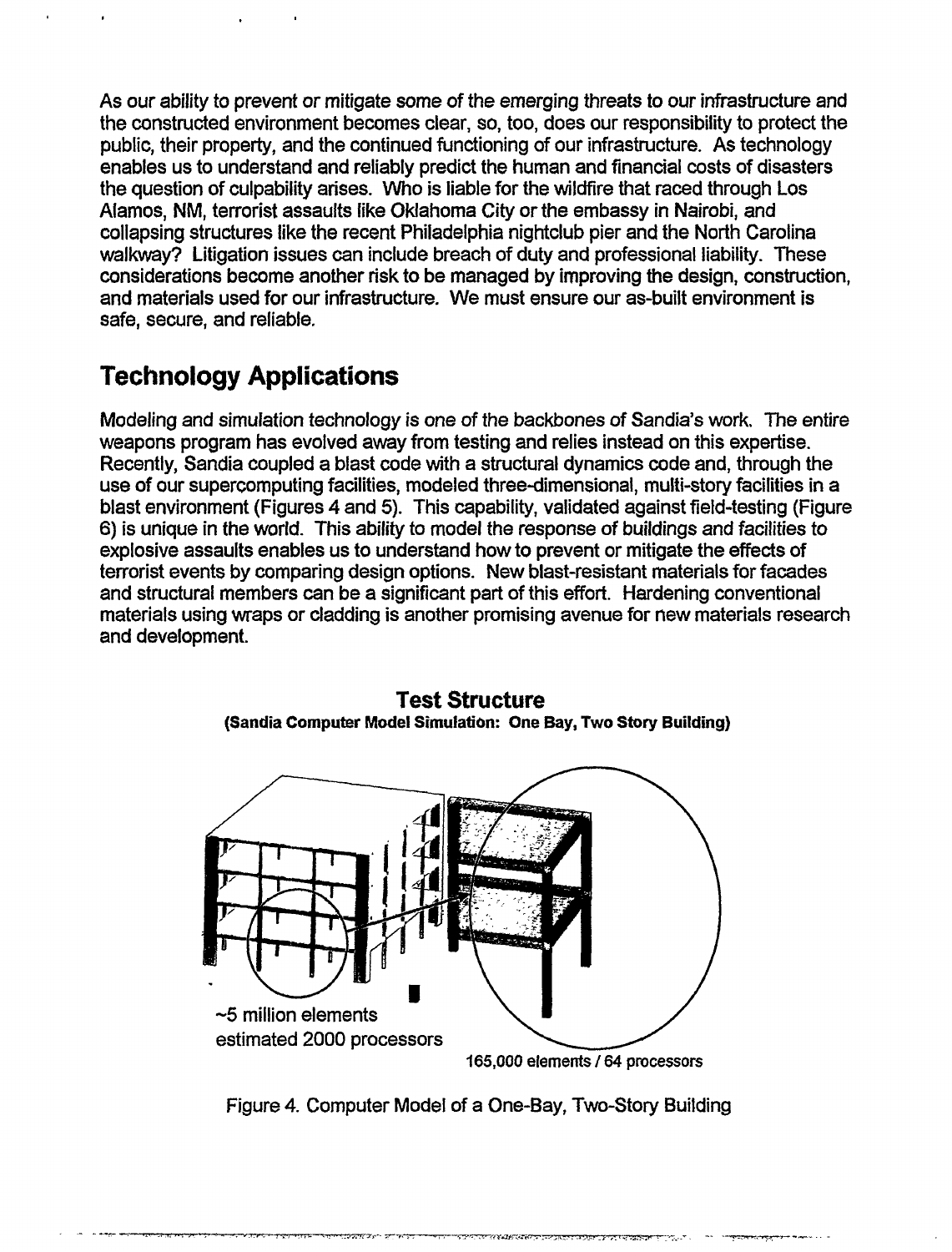## **Modeling of Reinforcing Steel**

Reinforcing steel is added as beam elements and is embedded in the concrete by co- locating each beam node with a node in the FEM concrete mesh





**Field Blast Tests to Validate Model Structural Performance Evaluations** 



North Side of Structure (Pre-test)

North Side of Structure (Post-test)

Figure 6. Field Testing to Validate Computer Model

Sandia also developed a chemical or biological agent dispersion model that includes a module to predict the location and number of casualties. Fire modeling codes have also been developed that predict the path and pattern of fires. Modeling the response of new, composite, and adapted materials can reduce the development time and often provides quicker and cheaper results than traditional laboratory and field-testing.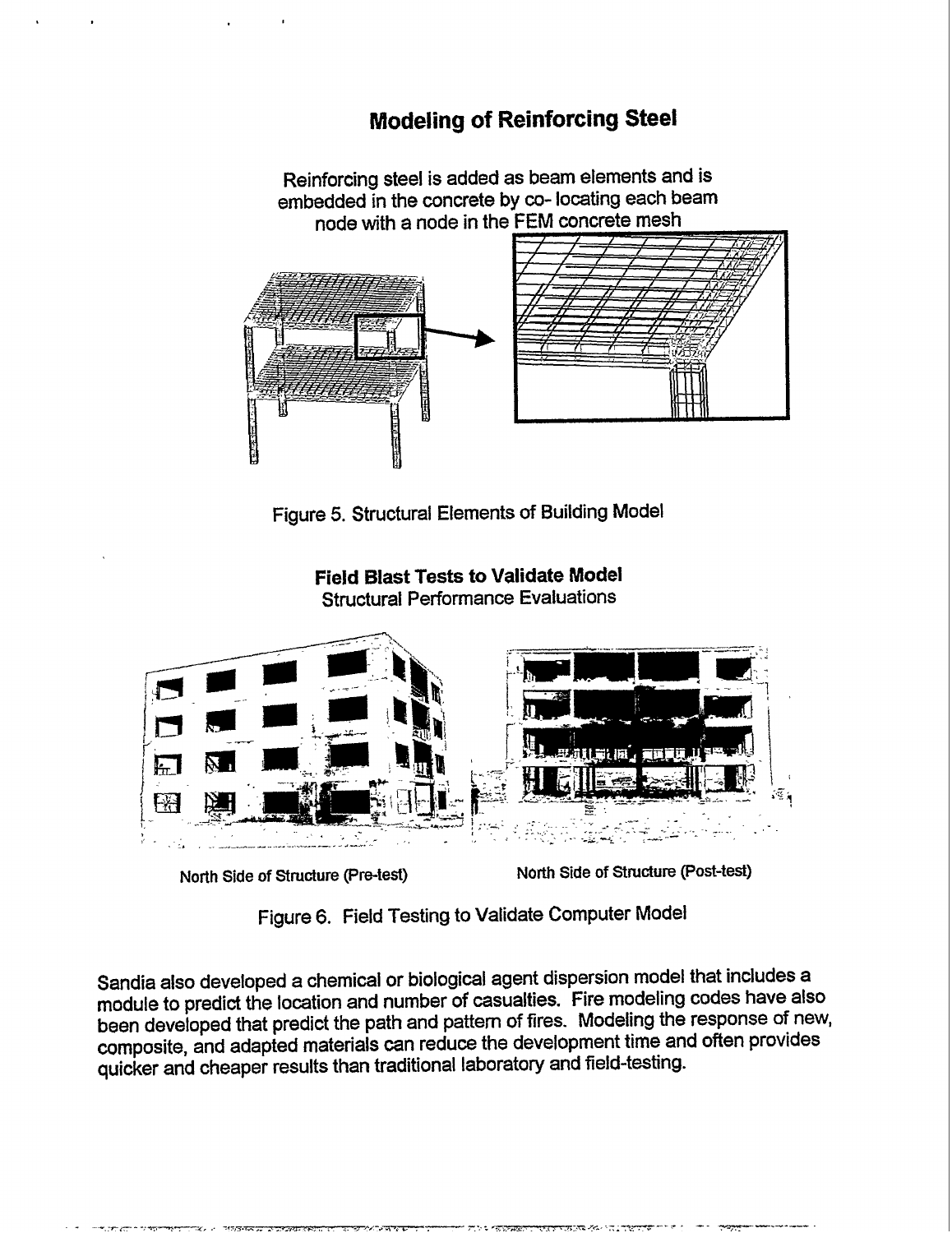A hand-held chemical detection system, commonly called "chemlab on a chip," and other integrated microsensor systems are being developed at Sandia. The chemlab on a chip, formally called  $\mu$ Chemlab<sup>TM</sup>, is a Sandia initiative to build a portable chemistry laboratory the size of a palm-top computer. These sensors will be able to quickly detect chemical and biological agents. In addition, Sandia has created a foam that begins neutralizing both chemical and biological agents in minutes. Because it is not harmful to people, it can be dispensed on the disaster scene immediately, even before casualties are evacuated. Sandia has also developed other specialized instrumentation packages that can use stateof-the-art sensor technology, including microsensors and wireless remote monitoring, to measure and record structural responses to normal, abnormal, and malevolent threats. This data indicates avenues for materials research and development, among other benefits. Other methods of non-destructive testing have been developed in the Aging Aircraft program at Sandia.

Using vulnerability assessment and risk management methodologies in the design process enables surety to be built into construction projects. New construction materials, such as fire-proof and blast-resistant building materials, shatterproof and disintegrating glass, and claddings or composite wraps that enable structural members to better withstand seismic, blast, wind, or other loads associated, can significantly reduce the likelihood of loss from structural failure. Figures 7 through **9** show buildings that incorporated surety principles in the design process.



**Georgetown, Guyana (SA)**

Figure 7. New Design and Construction

- —.— . . ., . . ...-z-.. .. .. . . . ——.- -.-,-r. ,,. .-.:SR- <sup>m</sup> . . .. . . .&.. .> !, - ., -,./..... ——. — .,, —-e. . . .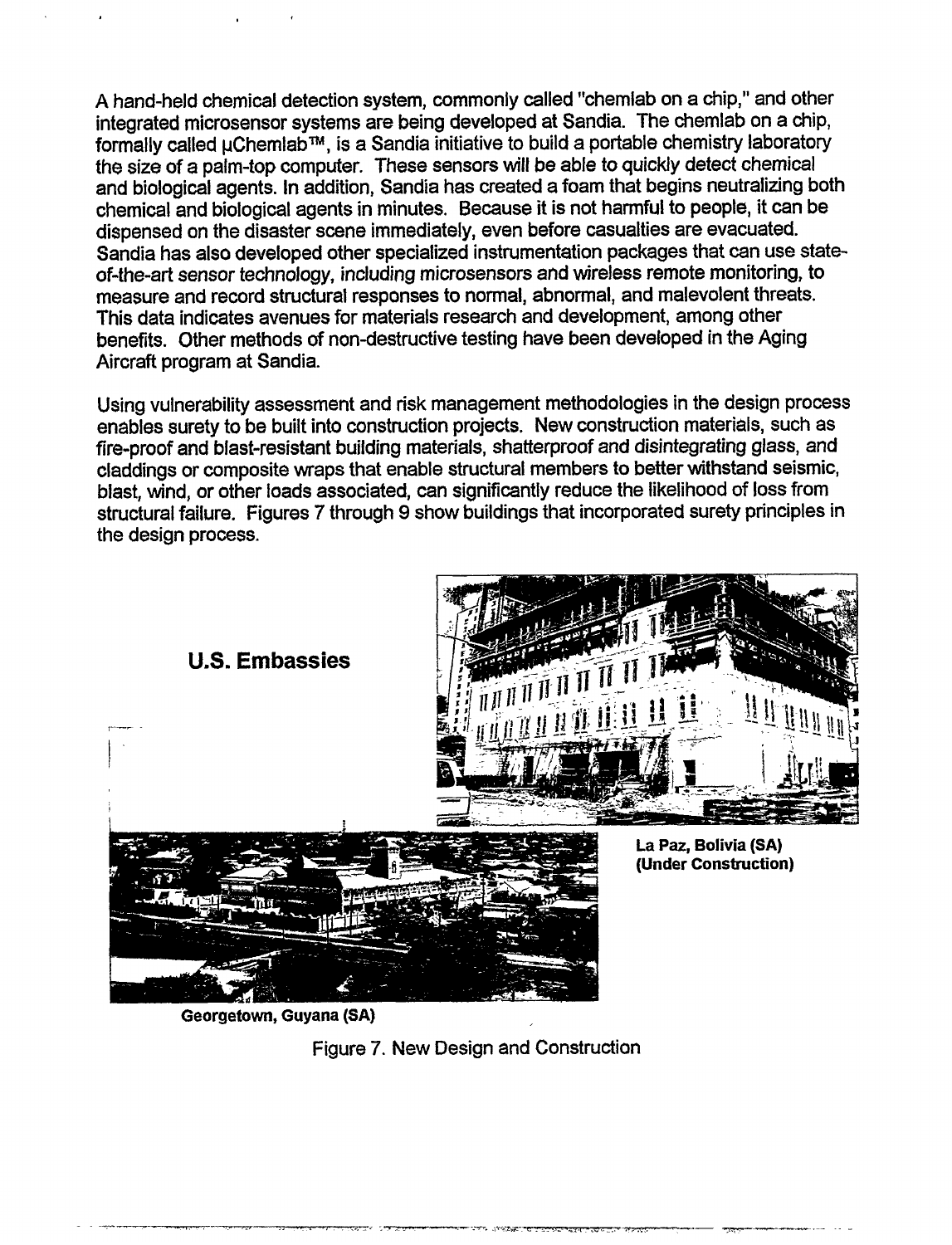

**West Entrance** 

Figure 8. Surety Design of Embassies

**US Federal Courthouse** Albuquerque, NM



**Security Design Upgrades** 

Figure 9. Surety Design of Federal Courthouses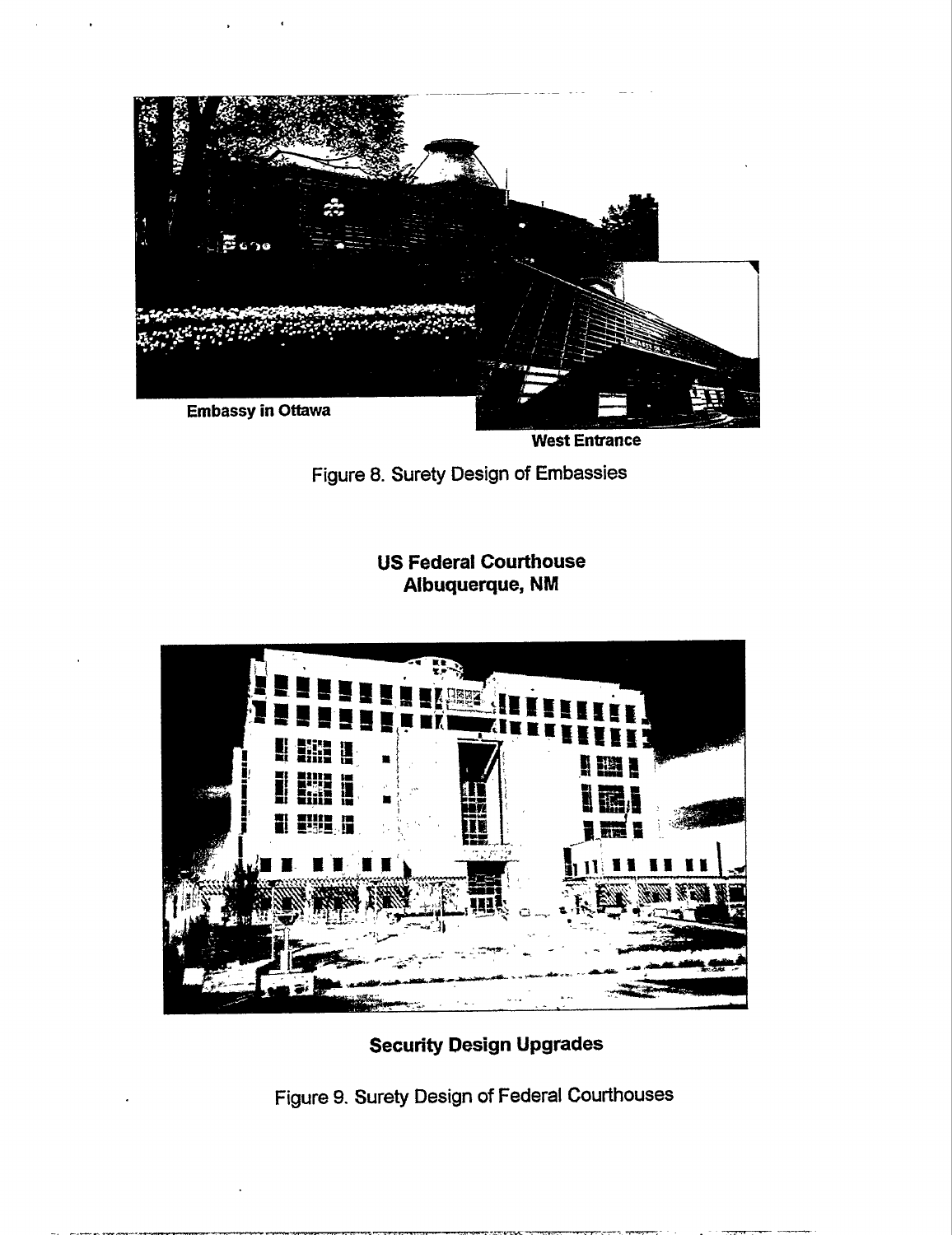### **Material Challenges in Construction**

The \$650-billion per year U.S. construction industry represents one-fifth of the world's annual volume. Although the industry is truly global in nature, it continues to be fragmented. Even domestically, no single government agency provides oversight. Building codes are not uniform between areas, and the diverse requirements of the various trade unions that represent construction workers further splinter the industry. The industry does not generate its own materials, relying instead on the petrochemical, chemical agricultural, defense and space, metals, Ceramicslgiass, and other industries to manufacture its raw materials. Thus the introduction of new materials for construction tends to be a byproduct of materials developed for other purposes. The sophisticated capabilities of materials researchers and developers have bypassed the construction industry. Identifying the needs of the industry and developing materials to meet those requirements is the challenge faced by today's materials scientists and engineers.

The driving forces behind the changes faced by the construction industry go beyond the emerging threats (terrorism, natural disasters, aging) discussed earlier. Technological advances in information technology (computer-assisted design, global positioning systems, networks) and nanotechnology (miniaturization, microelectromechankal systems and dher micromachines) are changing the face of construction. Technological advancements in materials sciences, such as new materials (composites, fibers, flexible glass), genetics (molecular grown material), and bioengineering (both organic and inorganic material) can radically improve the ability of our infrastructure to withstand both the emerging threats and the new constraints faced by the as-built environment. These new constraints include energy conservation, security, environmental protection, and the need for structural assessments that detect failures before they occur.

Because the construction industry does not make its own materials, its needs are often underconsidered in materials science research and development. The capability to meet construction requirements exists. Materials science is so advanced that materials can be developed to match nearly any requirement. (Tradeoffs in cost or performance, for example, may render these materials unsatisfactory for construction use, but the science is mature, robust, and sophisticated. Constraints as well as requirements should be included in the problem description.) The materials needs of the construction industry can be determined and addressed, to the benefit of our nation.

An example of a construction industry need that could be addressed by materials science is engineered glass. Just as shatterproof glass, developed to prevent or reduce glass injury in automobile accidents, has become the automotive industry standard, an engineered glass could be designed to reduce glass injuries in buildings and facilities. Tempered glass (also known as safety glazing), while useful against human impact, does not perform so well in blast conditions. One of the concerns raised by terrorist bombings is the large number of casualties caused by flying glass.

In the Oklahoma City Federal Building bombing, many injuries were caused far from the site of the explosion by shards of glass projected at high velocity by the blast wave. A major issue in current efforts to mitigate the effects of terrorist activities and natural

<u> 1984 - بالمركان المركبة المتحدة المستقطعة المتحدد المتحدة المتحدة المتحدة</u>

י אין להספרה היה המורכה המורכזי המורכה המורכבים המורכבים ישראלים המורכבים המורכבים המורכבים המורכבים המורכבים